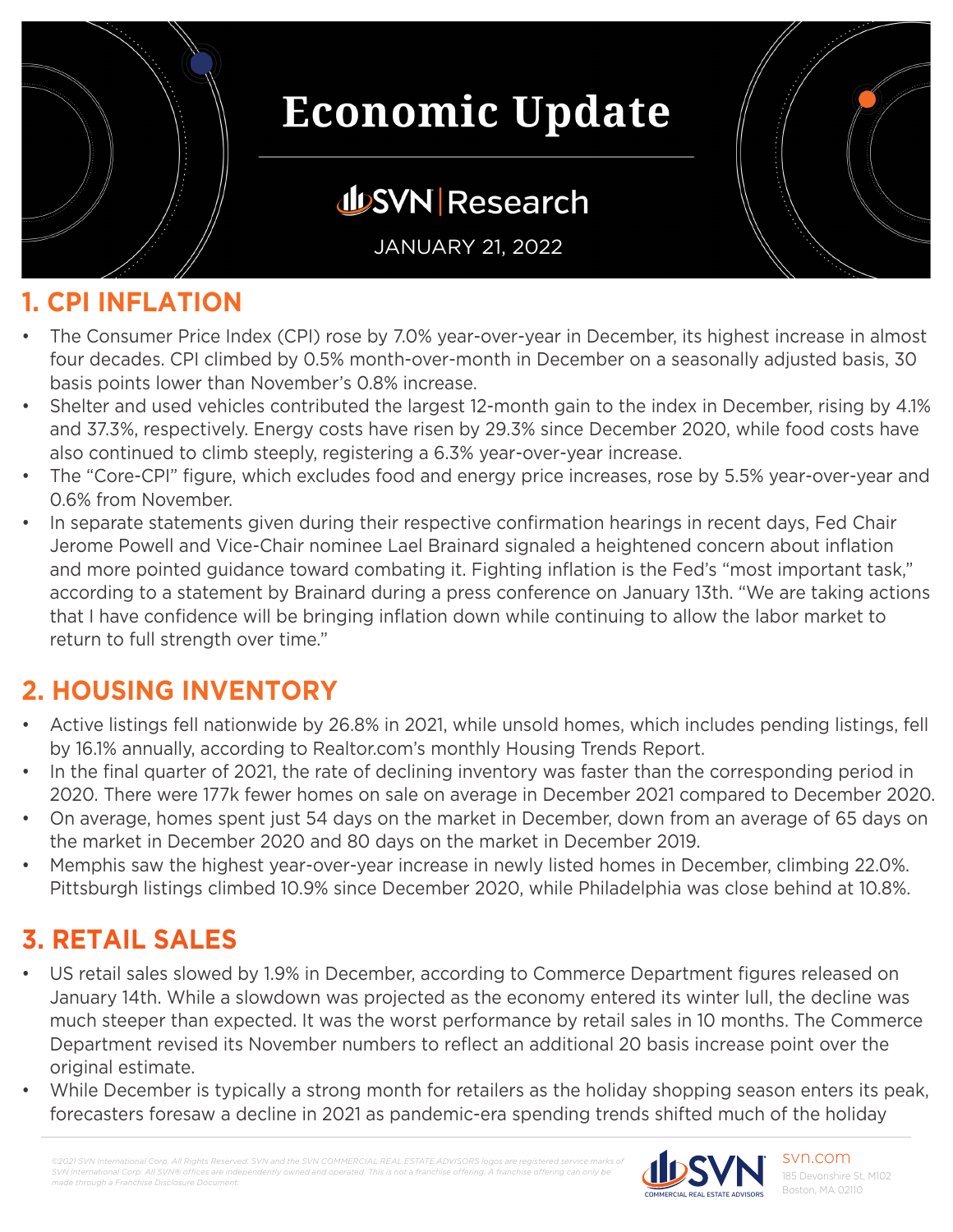

### **JUSVN Research**

spending to earlier months. Still, retail declines surpassed where many experts had predicted, with 10 of the 13 categories surveyed in the report registering sales declines. Surprising to some, non-store retailers saw the steepest month-over-month decline, falling by 8.7%.

The economic impact of the Omicron variant is largely not factored into the December numbers, causing forecasters to soften their outlook for January. While Omicron's impact on economic activity is expected to tepid compared to previous COVID waves, there are already signals that it may be dampening growth. The New York Fed's Weekly Economic Index fell to 6.11% on January 8th, its lowest level since March 20th, 2021, but 7.7% higher than January 9th, 2021.

### **4. OFFICE ENTRY DATA**

- An analysis by Kastle Systems utilizing its office-entry systems showed office attendance remains down by an average of 60% from February 2020 through mid-December. San Francisco measured the largest fall, with office attendance down by -72%, while Austin fared the best, at just -42%.
- Because the metric measures office attendance and not occupancy, it doesn't necessarily spell out a similar decline in office demand. However, it may provide an added layer for analyzing how companies are utilizing the spaces that are leasing.
- According to the analysis, Houston maintained the office market furthest away from full-health in the third quarter, with 33.4% of their Class-A office space available. San Francisco has 22.9% of its Class-A office space available, up from 7.3% in 2019. Manhattan Class-A available stands at 18.3%.

### **5. BALTIMORE INDUSTRIAL MARKET**

- According to CBRE analysis published by The Commercial Observer, the vacancy rate in Baltimore's industrial cluster — mostly located along the North I-95 corridor — declined to 3.3% in the fourth quarter of 2021, its lowest rate in history. More than 11 million square feet of leasing activity was reported in the Baltimore, Cecil, and Hartford counties during the fourth quarter, with net absorption of 7 million square feet.
- In addition to strong economic fundamentals fueling industrial leasing activity, specifically online retail, the city of Baltimore has historically maintained robust industrial activity due to its abundant workforce and proximity to nearby large metros via I-95.
- The city's port has also recently undergone an expansion, increasing the amount of available space within a strategically beneficial location for companies that rely on last-minute delivery networks.

### **6. SERVICE SECTOR ACTIVITY**

The Institute of Supply Management reports that the service sector activity index, where readings

*©2021 SVN International Corp. All Rights Reserved. SVN and the SVN COMMERCIAL REAL ESTATE ADVISORS logos are registered service marks of SVN International Corp. All SVN® offices are indeperational Corp. All SVN® offices are indeper made through a Franchise Disclosure Document.*

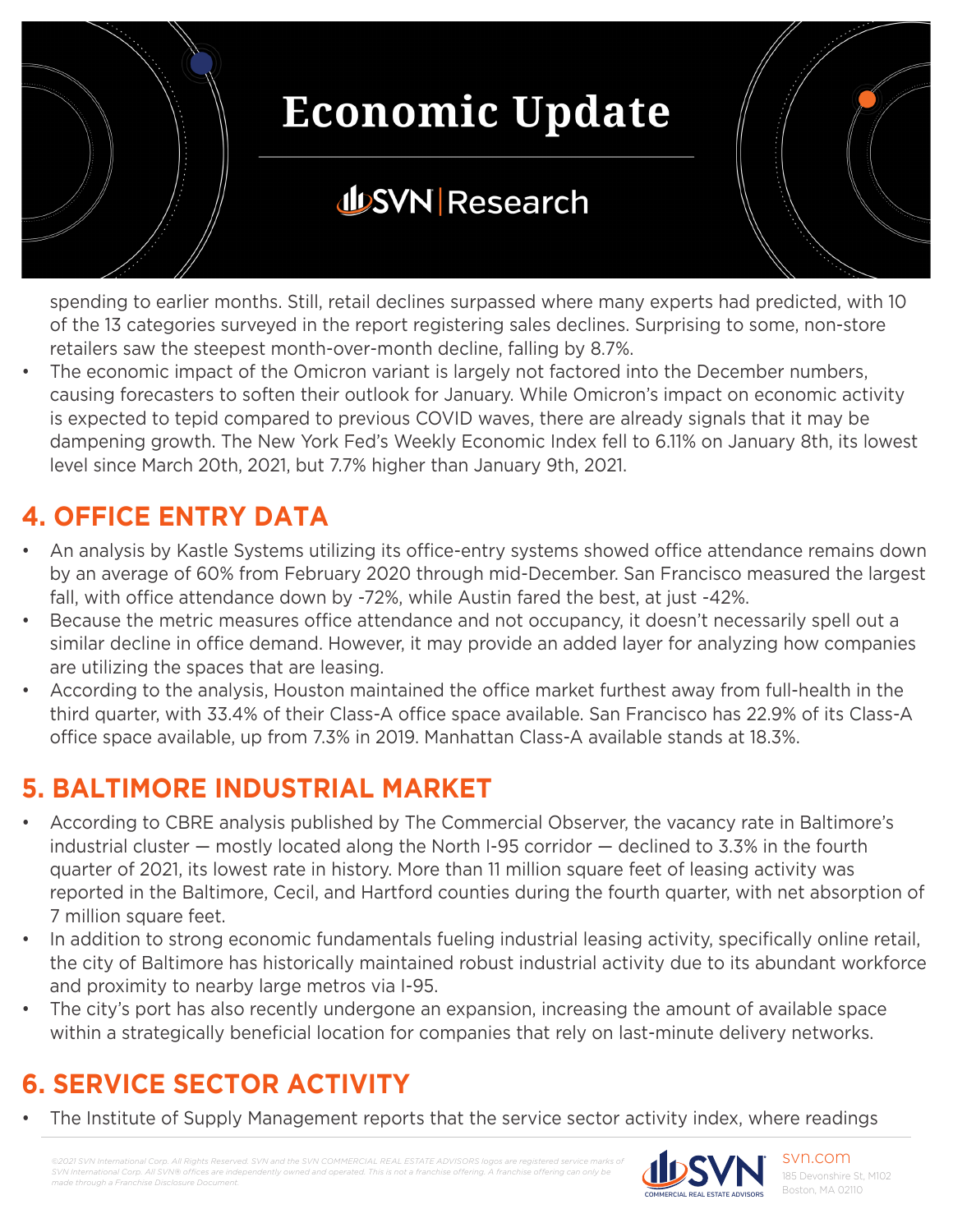

### **JUSVN Research**

above 50 indicate expansionary conditions, registered 62.0 in December 2021. The December reading was 7.1 percentage points below November's measure, which had been an all-time high for the index. The index surveys purchasing and supply executives across the country and attempts to balance factors such as overall business activity, new orders, deliveries, and employment growth.

- All subcomponents of the index saw growth slow on a month-over-month basis through December but remained strong as the economy shifted into its typical seasonal slowdown period. Business activity decreased by 7 percentage points from November, while new orders and deliveries fell to 61.5 and 63.9 respectively. Employment growth remained the lowest of the index's inputs, sitting at just 54.9—only marginally in the territory of expansion.
- The report also notes that the series' price index registered in the third-highest reading ever and was 20 basis points higher than November's reading. Inventories fell while the firm's sentiment about inventory remained negative.

### **7. DECEMBER JOBS REPORT**

- The Bureau of Labor Statistics reported an increase of 199,000 jobs in December, coming in well below Dow Jones' forecast of 400,000 for the month.
- The unemployment rate fell to 3.9% in the month while the labor force participation rate held steady, evidence that the decrease in the jobless rate was a result of job gains and not labor force dropouts. The number of workers on temporary layoff was little changed at 812k but was 2.3% below December 2020's level. The number of workers permanently laid off stands 408k above pre-pandemic levels, while the temporary layoffs are largely back at their February 2020 levels.
- Growth has consistently undershot economists' forecasts over the past several months, indicative of the labor shortages obscuring firms' ability to hire. Economists' projections were an average of 223k jobs higher than their actual totals in September, November, and December. In October, forecasters undershot the estimate by 198,000, likely an effect of overestimating the delta variant's continued drag on hiring in the fall.

### **8. CONSTRUCTION SPENDING**

- Monthly construction spending grew slightly in November 2021 from the month prior, according to the Census Bureau's January 3rd, 2022 update. Total spending was estimated at a seasonally adjusted annualized rate of \$1.63 trillion, slightly above October's \$1.62 trillion.
- November's annualized estimate stands 9.3% above November 2020's figure of \$1.49T.
- Private construction spending rose 60 basis points month-over-month, with residential construction rising by 90 basis points and non-residential construction rising by 10 basis points.

*©2021 SVN International Corp. All Rights Reserved. SVN and the SVN COMMERCIAL REAL ESTATE ADVISORS logos are registered service marks of SVN International Corp. All SVN® offices are independent made through a Franchise Disclosure Document.*



svn.com 185 Devonshire St, M102 Boston, MA 02110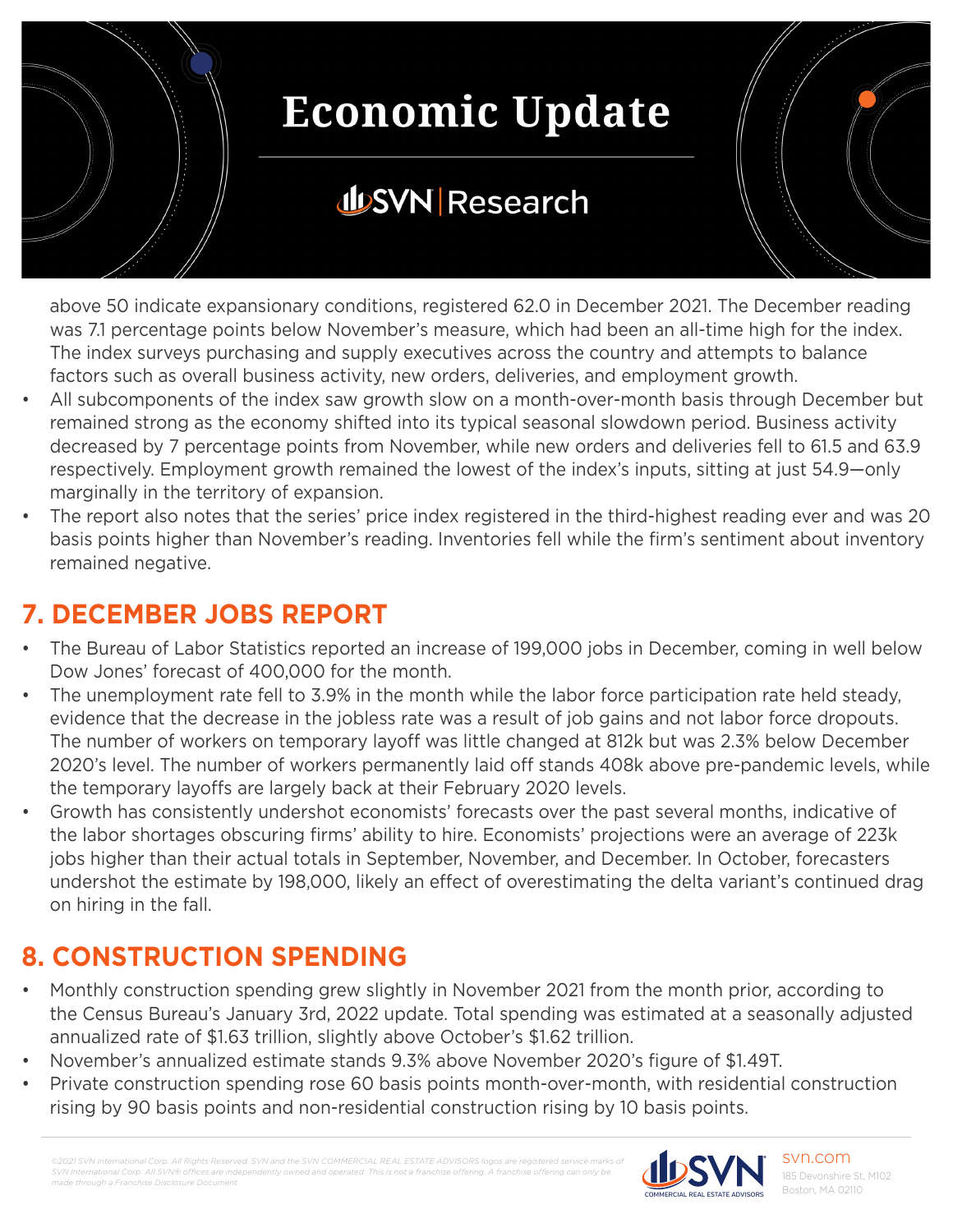

• Public construction spending was 20 basis points higher than in October. Within public construction, educational construction spending rose by 30 basis points month-over-month, while highway construction was 80 basis points higher than October.

### **9. POWELL CONFIRMATION HEARING**

- On January 11th, 2022, current Federal Reserve Chair Jerome Powell, who was nominated for a second term by President Biden in the fall, sat for his confirmation hearing in front of the Senate. In a notable tone change from statements made earlier in 2021, Powell indicated a more pointed concern about persistently high inflation and the need to move away from pandemic-era accommodative measures.
- More specifically, he addressed concerns that by raising interest rates, the Central Bank would sacrifice one end of its dual mandate, maximum employment, to achieve the other — price stability. Powell stated that persistently high inflation, if not combatted, could be a threat to employment expansion in itself as both employer and consumer uncertainty rises as inflation expectations become unanchored.
- Beyond Powell's statements, there is evidence of a bit of a sea-change at the Central Bank as its ratesetting committee rotates its pool of voting members, which will now lean more hawkish. Incoming voting members include Kansas City Bank President Esther George, Cleveland Fed President Loretta Mester, St. Louis Fed President James Bullard, and the new Boston Fed President once confirmed. The incoming voting members are known to have more hawkish positions than the members who they are replacing, which could result in a faster-tightening cycle than under a more dovish member structure.

### **10. WORLD BANK CUTS GLOBAL GROWTH FORECAST**

- In its semi-annual Global Economic Prospects report released on January 11th, 2022, the World Bank cut its forecast for global GDP growth in 2022 to 4.1%, 20 basis points below its June 2021 forecast.
- The projected endemic nature of COVID-19, tightening monetary and fiscal policies, and persistent supply chain disruptions were the primary factors that led to the forecast's decline. Further, downside risks such as de-anchored inflation expectations and increased leverage pose additional uncertainty for the global economy, according to views given by World Bank Group President, David Malpass.
- There is also a divergence underway between the performance of advanced economies throughout the recovery and the performance of developing economies. According to the report, by 2023, global GDP is expected to still be below its pre-pandemic growth rate, but the gap is expected to be smaller in advanced economies. Limited resources and infrastructure have resulted in developing nations lagging more wealthy ones in vaccination rates. Poorer countries have also mounted higher debt rates in an effort to accommodate their economies during the pandemic.

*©2021 SVN International Corp. All Rights Reserved. SVN and the SVN COMMERCIAL REAL ESTATE ADVISORS logos are registered service marks of SVN International Corp. All SVN® offices are independently owned and operated. This is not a franchise offering. A franchise offering can only be made through a Franchise Disclosure Document.*